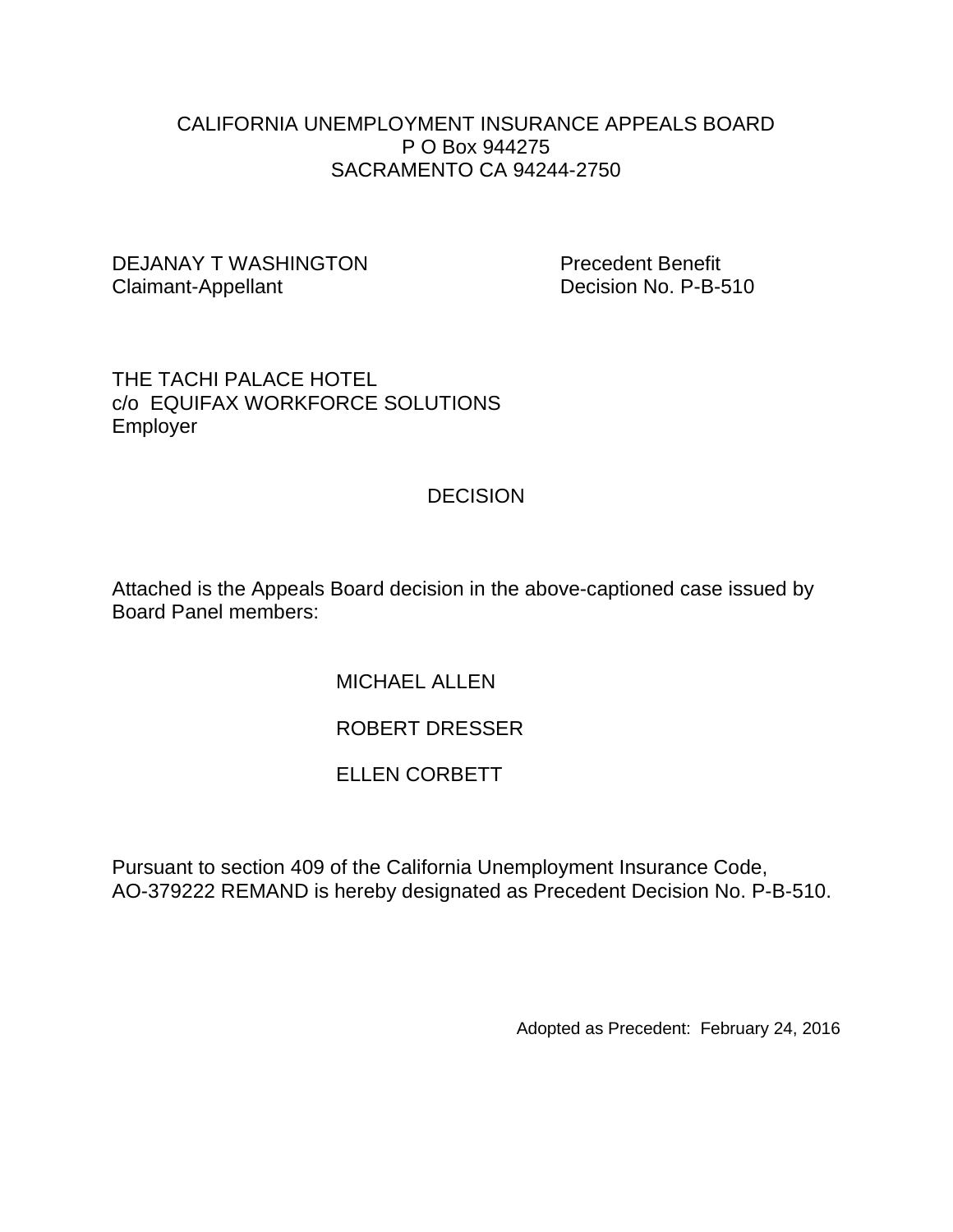## **Case No.: AO-379222 Claimant: DEJANAY T WASHINGTON**

### **REM**

The claimant appealed from the decision of the administrative law judge that held the claimant disqualified for benefits under section 1256 of the Unemployment Insurance Code.<sup>[1](#page-1-0)</sup> The employer's reserve account was relieved of benefit charges.

## ISSUE STATEMENT

The issues before us are as follows: Was the claimant discharged for misconduct connected with her most recent work within the meaning of code section 1256 and should the employer's reserve account be relieved of benefit charges pursuant to code sections 1030 and 1032? What is the effect of an employer's "no fault" attendance policy upon the adjudication of the unemployment insurance claim of a claimant who was discharged for exceeding the maximum points allowed under that policy?

### FINDINGS OF FACT

Prior to filing her claim for unemployment insurance benefits, the claimant was last employed by the subject employer as a gift shop clerk earning \$9.38 per hour. The claimant had been so employed for approximately one year and eight months when she was discharged on June 23, 2015.

The claimant was discharged because her late arrival at work on June 23, 2015 caused the claimant to incur a five point penalty under the employer's "No Fault Attendance System" and thereby exceed the ceiling of ten points allowable under that system within a twelve month span. Pursuant to that system, an employee who receives ten attendance points in any twelve month period is separated from employment. That system was instituted in December, 2014 and the claimant concedes that she was aware of the terms of the system.

Under the employer's attendance point system, a failure to notify the employer by two hours into an employee's scheduled work shift that the employee would be late or absent for that shift is considered an instance of "no-call, no-show" and results in a five point penalty. That penalty was imposed on the claimant because the claimant on June 23, 2015 arrived at work at 8:08 a.m. for a work shift that

<span id="page-1-0"></span> $\overline{\phantom{a}}$  $1$  Unless otherwise specified, all code references are to the Unemployment Insurance Code.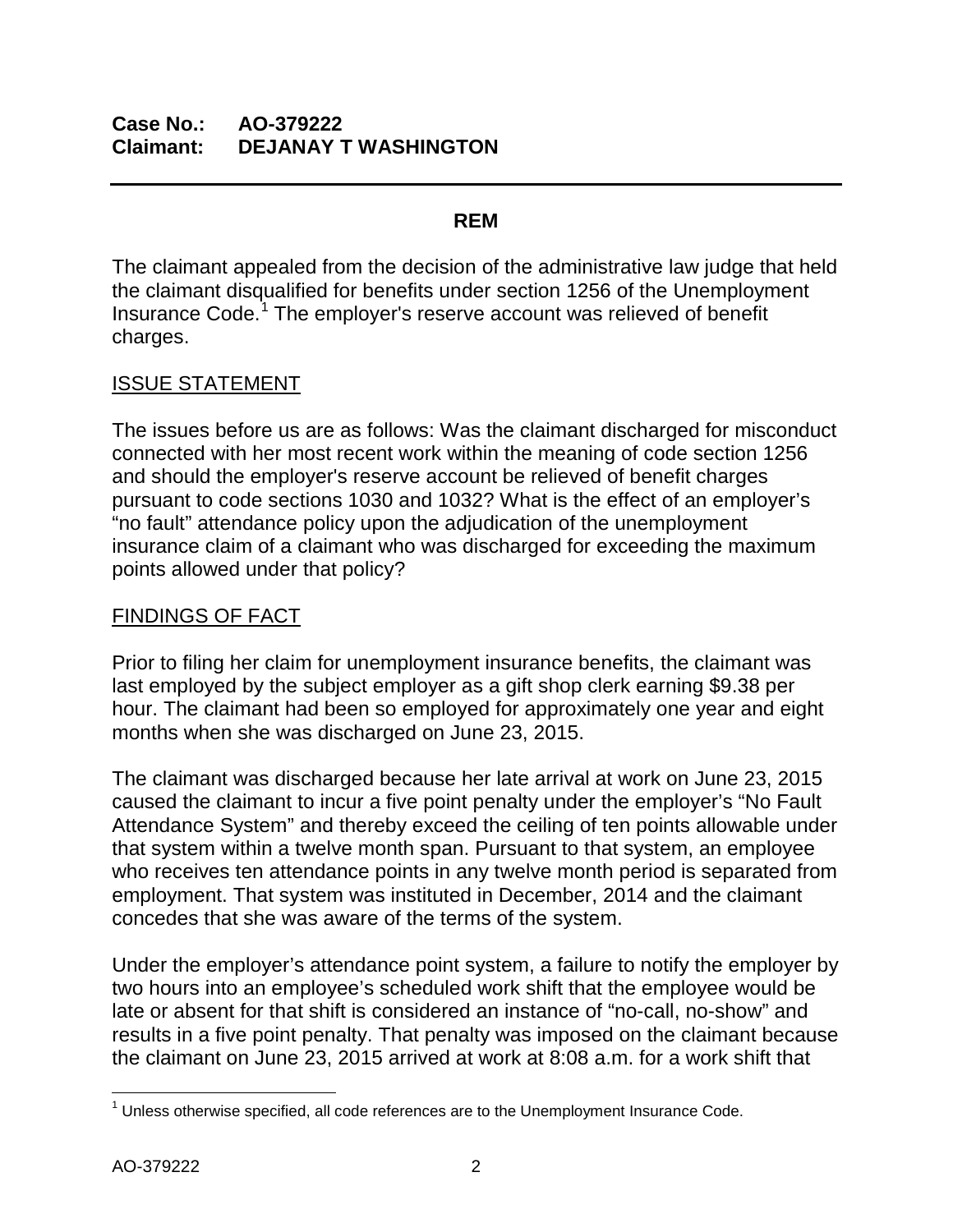was scheduled to start at 6:00 a.m. without providing the employer with any advance notice that the claimant would be tardy. The employer's attendance system requires an employee who will be unable to arrive at work as scheduled to notify the employer of that fact at least two hours before that scheduled start time. The record does not reflect whether the employer, before discharging the claimant, inquired of her as to the reason for her tardiness on June 23, 2015 and the reason for her failure to promptly notify the employer in advance that she would be tardy.

When the claimant on June 30, 2015 opened her claim for unemployment insurance benefits, the claimant gave the Employment Development Department (EDD) the following explanation for her separation from employment: "I was 2 hours late due to personal reasons[.] I wasn't able to make it to work on time [.] I been homeless for a month [.] I barely got a place[.]"

A representative of EDD interviewed the claimant on July 15, 2015 concerning the claimant's benefit claim. That representative's record of that interview indicates that the claimant attributed her tardiness on June 23, 2015 to a "personal problem" that the claimant did "not wish to disclose." Both the record of that interview and the documentation of the claimant's June 30, 2015 description of the reason for her separation from employment were in the case file prior to the hearing and were admitted into evidence during the hearing on August 26, 2015.

At the hearing, the claimant conceded both that she arrived at work at 8:08 a.m. on June 23, 2015 and that she failed to notify the employer prior to that late arrival that she would be tardy that morning. During the hearing, the claimant did not offer any explanation for either that tardiness or her failure to provide the employer with advance notice that she would be tardy. The administrative law judge did not ask the claimant for any explanation concerning those two matters.

The employer is a hotel and casino that operates 24 hours per day. The gift shop clerk who was on duty prior to 6:00 a.m. on June 23, 2015 was scheduled to be relieved of duty by the claimant when the claimant reported for her work shift at 6:00 a.m. Due to the claimant's tardiness, that gift shop clerk remained at his work station until the claimant arrived at 8:08 a.m. The claimant's manager was unaware of the claimant's tardiness on June 23, 2015 until that manager observed the other gift shop clerk preparing to finally leave the work premises subsequent to the claimant's late arrival.

The claimant admits that prior to June 23, 2015 she had been warned about her attendance. The claimant also admits that she had incurred six attendance points before June 23, 2015. The employer contends that the claimant left work early on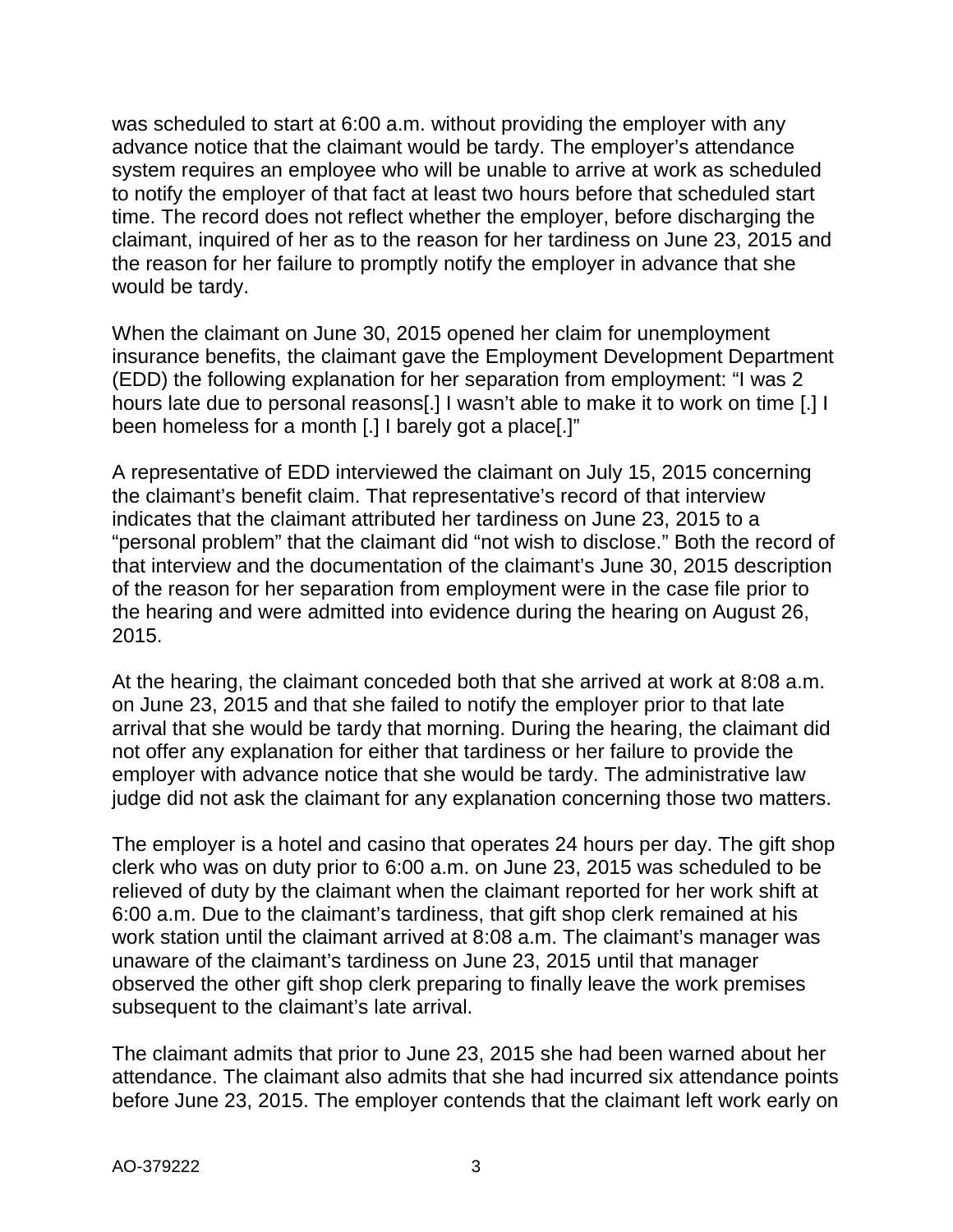April 7, 2015 and April 16, 2015, was tardy on April 4, 2015 as well as April 9, 2015, was absent on January 30, 2015, February 12, 2015, and March 10, 2015, and issued a final written warning on April 18, 2015 due to her attendance deficiencies. No further details concerning those incidents prior to June 23, 2015 were offered by the parties or elicited by the administrative law judge during the hearing. On one occasion the employer ultimately agreed to delete an attendance point that had been charged to the claimant because the employer conceded that the claimant had not been afforded an adequate break between assigned work shifts.

The employer's "No Fault Attendance System" essentially requires an employee to obtain advance approval for taking time off from work. Unapproved absences from work result in the employee being assessed attendance points, except in limited circumstances. The employer's attendance system does not assess points for absences due to a documented on-the-job injury, pre-approved scheduled time off, jury duty, bereavement leave, approved personal leave and approved military leave. The employer reserves the right to review each attendance infraction on a case-by-case basis, but otherwise the fact that an employee may have had good cause for any instance of tardiness, absence, early departure from work, or failure to provide the required advance notice is not necessarily relevant to the assessment of points under the employer's system.

The number of points assessed under the employer's attendance system for each incident of tardiness depends upon the extent of the tardiness and the timing of the employee's notification, if any. Thus, a late arrival within two hours of the start time results in a one-half point penalty, whereas a late arrival of more than two hours past the start time with notice to the employer results in a one point penalty. The employer's system also specifies the range of points to be assessed in a number of other attendance scenarios.

#### REASONS FOR DECISION

Many employers have adopted strict liability or "no fault" attendance policies similar to the system instituted by the employer in this case. Under these policies, the reason for the attendance infraction that generates the penalty point or points is often irrelevant and employers frequently impose points for absences, incidents of tardiness, or early departures that are for good cause. The Appeals Board has thus far not issued a decision that specifically addresses the relevance of such a "no fault" attendance policy to the adjudication of the unemployment insurance benefit claim of a claimant who was discharged for exceeding the maximum points allowed under the policy. Our review of this case has convinced us to remedy that omission.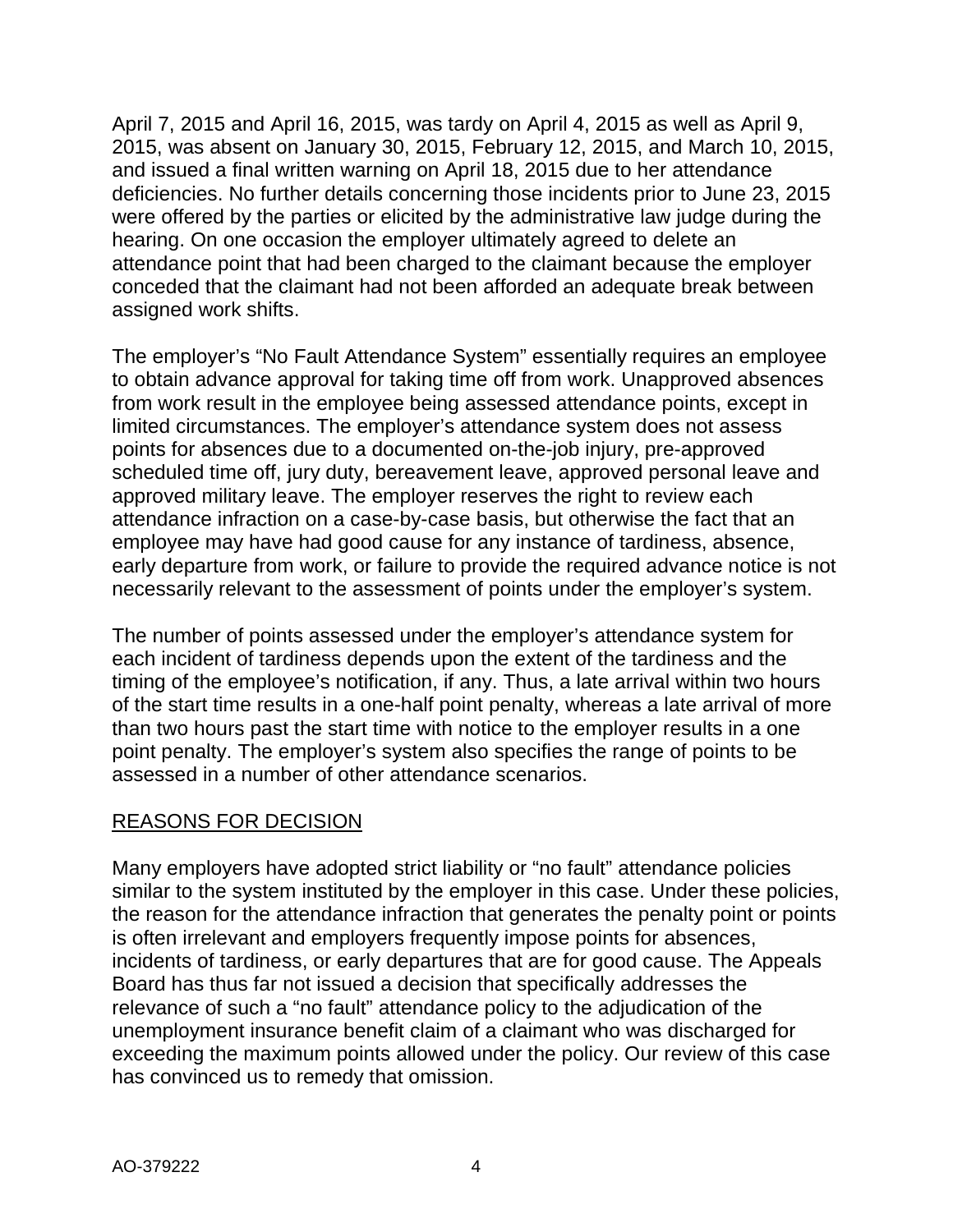## The Elements of Claimant Fault, Employer Injury, and Proximate Cause in Unemployment Insurance Law

An individual is disqualified for unemployment benefits if he or she has been discharged for misconduct connected with his or her most recent work. (Unemployment Insurance Code, section 1256.)

The employer's reserve account may be relieved of benefit charges if the claimant was discharged for misconduct. (Unemployment Insurance Code, sections 1030 and 1032.)

Code section 100 affirms that the unemployment insurance program has been established to provide benefits to persons "unemployed through no fault of their own." "Accordingly, fault is the basic element to be considered in applying the code sections on unemployment compensation." (*Rowe v. Hansen* (1974) 41 Cal. App. 3d 512 at p. 521.) Thus, disqualification under code section 1256 generally requires a showing of fault on the part of the claimant.

The type of fault that constitutes misconduct for purposes of code section 1256 was defined in Precedent Decision P-B-3. Precedent Decision P-B-3, citing *Maywood Glass Co. v. Stewart* (1959) 170 Cal. App. 2d 719, described misconduct as being a substantial breach by the claimant of an important duty or obligation owed the employer that is willful or wanton in character and tends to injure the employer. The same decision established that mere inefficiency, unsatisfactory conduct, poor performance as a result of inability or incapacity, isolated instances of ordinary negligence or inadvertence, or good faith errors in judgment or discretion do not represent misconduct.

In *Amador v. California Unemployment Insurance Appeals Board* (1984) 35 Cal. 3d 671, the California Supreme Court confirmed that an employee who establishes good cause for failing to comply with a reasonable employer rule or directive has only made a good faith error in judgment that does not amount to misconduct. In *Paratransit v. Unemployment Insurance Appeals Board* (2014) 59 Cal. 4<sup>th</sup> 551, the California Supreme Court held that a claimant who was discharged for refusing to comply with a reasonable employer directive had good cause for that refusal and was therefore discharged for reasons other than misconduct. The claimant's refusal was attributed to a reasonable and good faith error in judgment rather than behavior that was sufficiently culpable to embody misconduct. In so holding, the Court observed that "one cannot determine whether an employee's action is misconduct within the humanitarian purpose of the unemployment compensation statutes without judging the reasonableness of his act from his standpoint in light of the circumstances facing him and the knowledge possessed by him at the time." (*Ibid*. at p. 559.)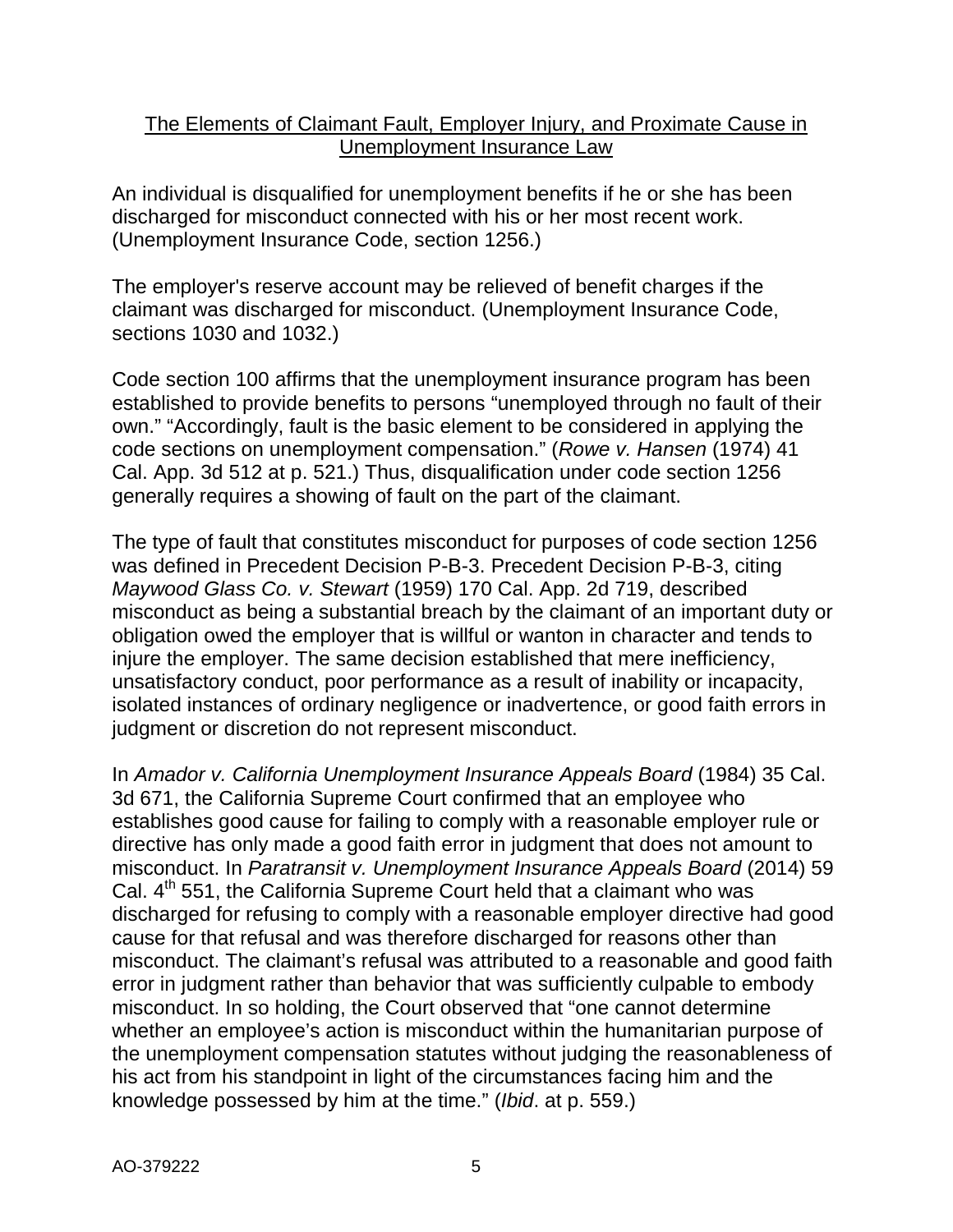Significantly, in *Paratransit, supra,* 59 Cal 4<sup>th</sup> at p. 564, the Court also declared that "a single act of disobedience without prior reprimands or warnings generally is not misconduct unless the act is substantially detrimental to the employer's interest." We believe it can be safely posited that in referring to "prior reprimands or warnings" the Court intended to reference only those prior reprimands or warnings that were justified.

On the question of what actions will injure or tend to injure an employer's interest, much less be "substantially detrimental" to that interest, limited guidance exists and the answer will depend upon an analysis of the facts presented. Yet it is clear that such analysis need not be limited to economic or easily quantifiable factors and may include the intangible injury to an employer's authority that results when that authority is openly defied. In *Rowe, supra,* 41 Cal. App. 3d 512 the claimant was discharged for refusing to obey a supervisor's order to go home following the claimant's failure to comply with a reasonable rule. The claimant had previously received numerous warnings concerning a wide variety of rule violations. The claimant's refusal to comply with the supervisor's directive was held to represent misconduct. The claimant's conduct was characterized as manifesting "a persistent and enduring intractability." (*Ibid.* at p.522) Although the record was devoid of evidence that the claimant's recalcitrance had harmed the employer's economic interests, created an obvious disturbance in the workplace, or resulted in a loss of business, the claimant's contention that the employer had not been harmed by the claimant's insubordination was rejected: "However, such harm as [claimant] contends must be shown cannot reasonably be limited to immediate and direct economic consequences. When the authority of those in whom the employer has confided responsibility for the day-to-day operation of the business is flouted, the interests of the employer suffer." (*Ibid.* at p. 523)

In addition to the principles set forth in the above-cited authorities, two other fundamental precepts have been established in the unemployment insurance law with regard to cases involving a claimant who was discharged from his or her most recent employment. First, it is the employer's burden to prove that the claimant was discharged for reasons that constitute misconduct. (*Prescod v*. *California Unemployment Insurance Appeals Board* (1976) 57 Cal. App. 3d 29.) Second, a direct and proximate relationship must be established by the employer between the specific acts of misconduct and the discharge. (Precedent Decision P-B-192.)

In Precedent Decision P-B-192, the Appeals Board explained the requirement that an employer show a "direct and proximate relationship" between acts that comprise misconduct and the discharge itself. In that case, a claimant whose only acts of misconduct had occurred approximately one year before his discharge and who was discharged merely because his coworkers did not like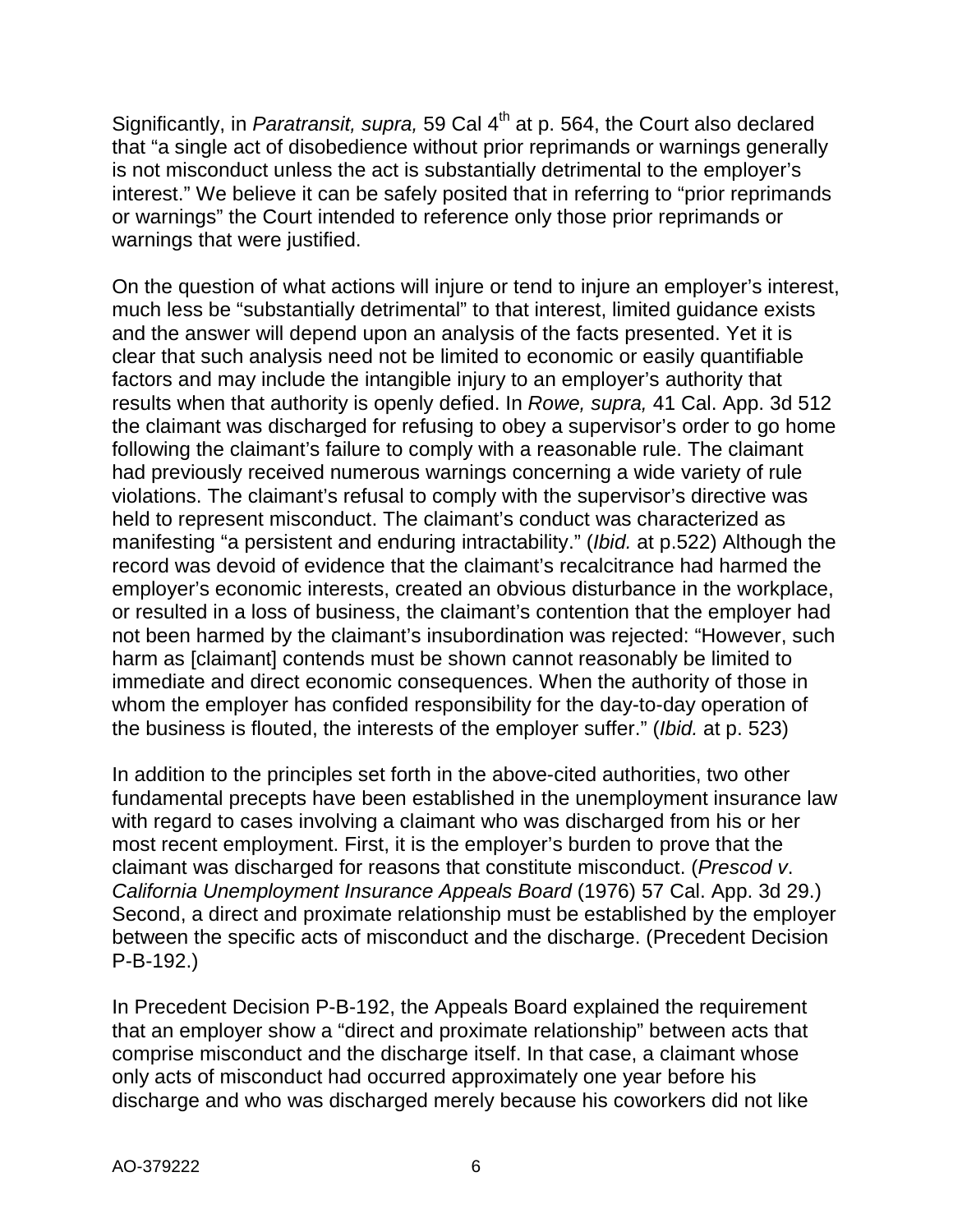him was found to have been discharged for reasons other than misconduct. It is thus an employer's obligation to show that the claimant's acts that actually triggered the employer's decision to terminate the employment relationship represented misconduct and absent such a showing the claimant will not be disqualified for benefits.

# Attendance Deficiencies as Misconduct

The same requirements of proximate cause for the discharge, fault by the claimant, and harm to the employer apply in cases in which a claimant has been discharged for attendance deficiencies.

Prior precedent decisions by the Appeals Board demonstrate a consistent application of the rule that holds fault by the claimant is generally necessary in order for an attendance shortcoming to represent misconduct that will result in a disqualification for unemployment insurance benefits.<sup>[2](#page-6-0)</sup> In Precedent Decision P-B-216, a claimant who was discharged for being absent from work due to illness was held to have been discharged for reasons other than misconduct. In Precedent Decision P-B-213, a claimant who was discharged due to a two-day absence from work without notice to the employer was held to have been discharged for reasons other than misconduct on the ground that the claimant's preoccupation with the serious illness of her hospitalized child during that time period supplied the claimant with good cause for those attendance derelictions.

By comparison, recurring and unjustified tardiness that persisted after at least one warning and reflected an intentional disregard for the employer's interest was held to constitute misconduct in *Drysdale v. Department of Human Services Development* (1978) 77 Cal. App. 3d 345 and Precedent Decision P-B-143. The claimant in Precedent Decision P-B-143 received one warning about tardiness prior to the final incident of tardiness that caused the discharge, and the claimant in *Drysdale (Ibid*.) received at least two reprimands about tardiness prior to the final incident of tardiness that caused the discharge. In Precedent Decision P-B-215, an unjustified failure to comply with a reasonable employer rule requiring advance notice of an absence was held to represent misconduct despite the fact that good cause existed for the absence itself.

<span id="page-6-0"></span> $\overline{a}$  $2$  The role of the Appeals Board is limited to deciding whether a claimant was discharged for reasons that disqualify the claimant for unemployment insurance benefits and entitle the employer's reserve account to relief from benefit charges. It is not the function of the Appeals Board to decide whether the discharge was lawful or appropriate .The mere fact that an employer might have had understandable business reasons for terminating the claimant's employment does not necessarily warrant the conclusion that the claimant was discharged for reasons that constitute misconduct connected with the work.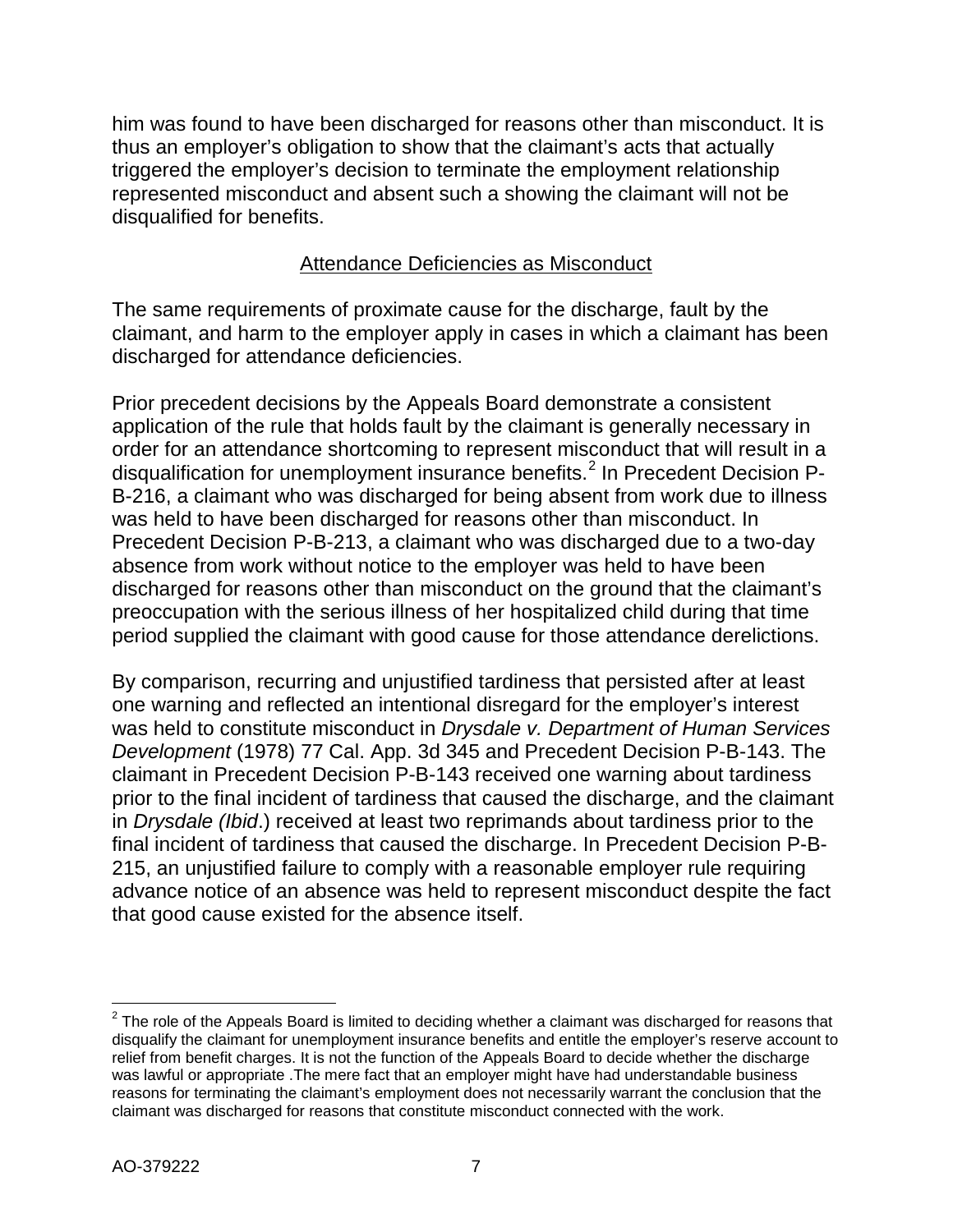California Code of Regulations, title 22, section 1256-31 provides, in pertinent part:

…(c) Unexcused Absences. Except for an isolated instance of a short period of unexcused absence for the first time due to an employee's good faith error in judgment, and except as provided in subdivision (d) of this section, an employee who is discharged by the employer due to the employee's absence from work without prior approval of the employer is discharged for misconduct if any of the following conditions exists:

(1) The employee did not have a real, substantial, and compelling reason for, and continuing during the period of, the absence from work of such nature that a reasonable person genuinely desirous of retaining employment would have been absent from work, and the employer has not condoned the employee's absence by failing to warn or reprimand the employee if prior similar unexcused absences from work have occurred.

(2) The employee has not, personally if reasonably possible or by a reliable agent and with reasonable promptness under the circumstances, notified the employer of the employee's absence from work and the reasons for the absence, where notice to the employer is reasonably feasible, and there is no real, substantial, and compelling reason to excuse the failure to give such notice.

This regulation, enacted in 1980 under code section 1256, further endorses the principle that fault on the part of the claimant is an important component for finding that a discharge based on attendance deficiencies is a discharge for misconduct. In other words, if a claimant can establish good cause for an absence, incident of tardiness, or other attendance shortcoming, that attendance deficiency will not represent misconduct.

While the above-described authorities focused on the question of the claimant's fault for the attendance deficiency involved, the impact of that attendance infraction on the employer's interest is an additional element that must be considered. Even a claimant who is at fault for the attendance deficiency that caused the discharge might be held to have been discharged for reasons other than misconduct if that deficiency does not tend to injure the employer. In Precedent Decision P-B-186, an incident of unjustified tardiness consisting of only a few seconds was held not to represent misconduct on the ground that it had not been shown that such minimal tardiness had in any way interfered with the employer's operations.

As Precedent Decision P-B-186 and *Paratransit, supra,* 59 Cal. 4<sup>th</sup> 551 reveal, the effect of the claimant's attendance deficiency on the employer may be pivotal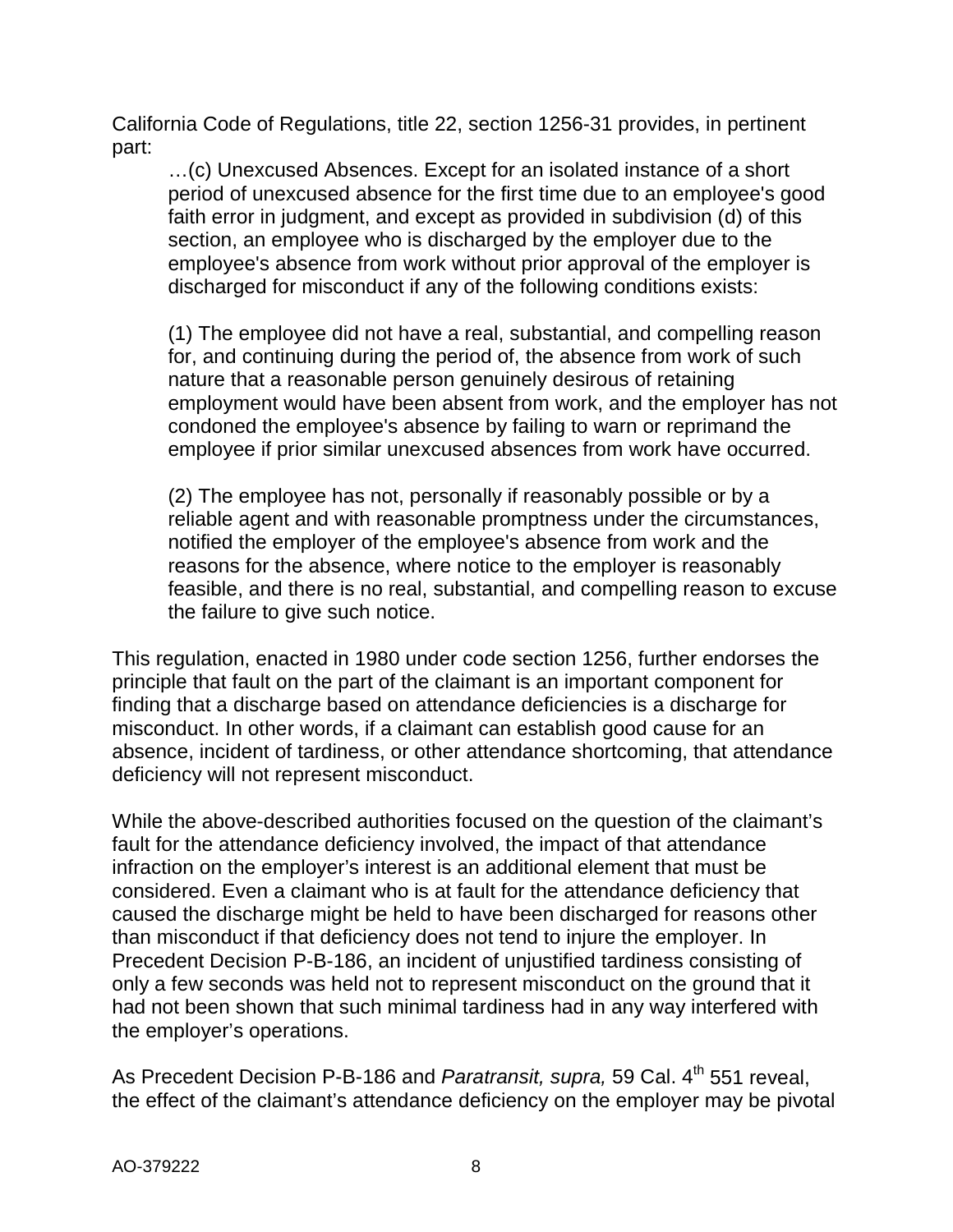in deciding whether the claimant should be disqualified for benefits. An attendance infraction that is so minor or inconsequential as not to be truly injurious to the employer will not represent misconduct, whereas a single attendance transgression that is sufficiently momentous as to be substantially detrimental to the employer's interest will constitute misconduct that, in itself, disqualifies the claimant for benefits. The resolution of this issue concerning the impact on the employer's interest will depend upon a careful analysis of the pertinent circumstances involved in each individual case.

Those circumstances may include, but are not limited to, the nature of the employer's business, the extent to which the claimant's attendance deficiency was disruptive of that business or damaged the employer's productivity, the responsibilities associated with the claimant's position, the extent to which the claimant's actions may have had a negative financial effect on the employer, the extent to which the claimant's attendance transgression affected the morale and productivity of other employees, the impact of the claimant's actions upon the employer's relationship with other employees, whether the claimant's attendance violation may have been reasonably perceived as defying or undermining the employer's authority, whether the claimant had been previously warned about the behavior involved, the extent to which similar attendance deficiencies may have been previously accepted or condoned in the workplace, the number of prior occasions when the claimant engaged in similar behavior, and the extent to which the claimant's actions were either harmful to the employer's relationship with customers and clients or damaging to the employer's reputation.

## The "No Fault" Attendance Points Policy

As we have noted, misconduct was defined in Precedent Decision P-B-3 as consisting of a substantial breach by the claimant of an important duty or obligation owed the employer that is willful or wanton in character and tends to injure the employer. In this case, the important duties involved are the employee's duty to render punctual attendance at work as scheduled by the employer and the employee's duty to promptly provide advance notice to the employer if the claimant will not be in attendance at work as required.

In recent years, many employers have chosen to codify such attendance duties in policies or systems similar to that instituted by the employer in this case. These policies typically provide that an employee will be assessed points for each instance of absence or tardiness regardless of the reason for that attendance incident. While such "no fault" attendance policies or systems may serve legitimate employer business objectives, the power of employers to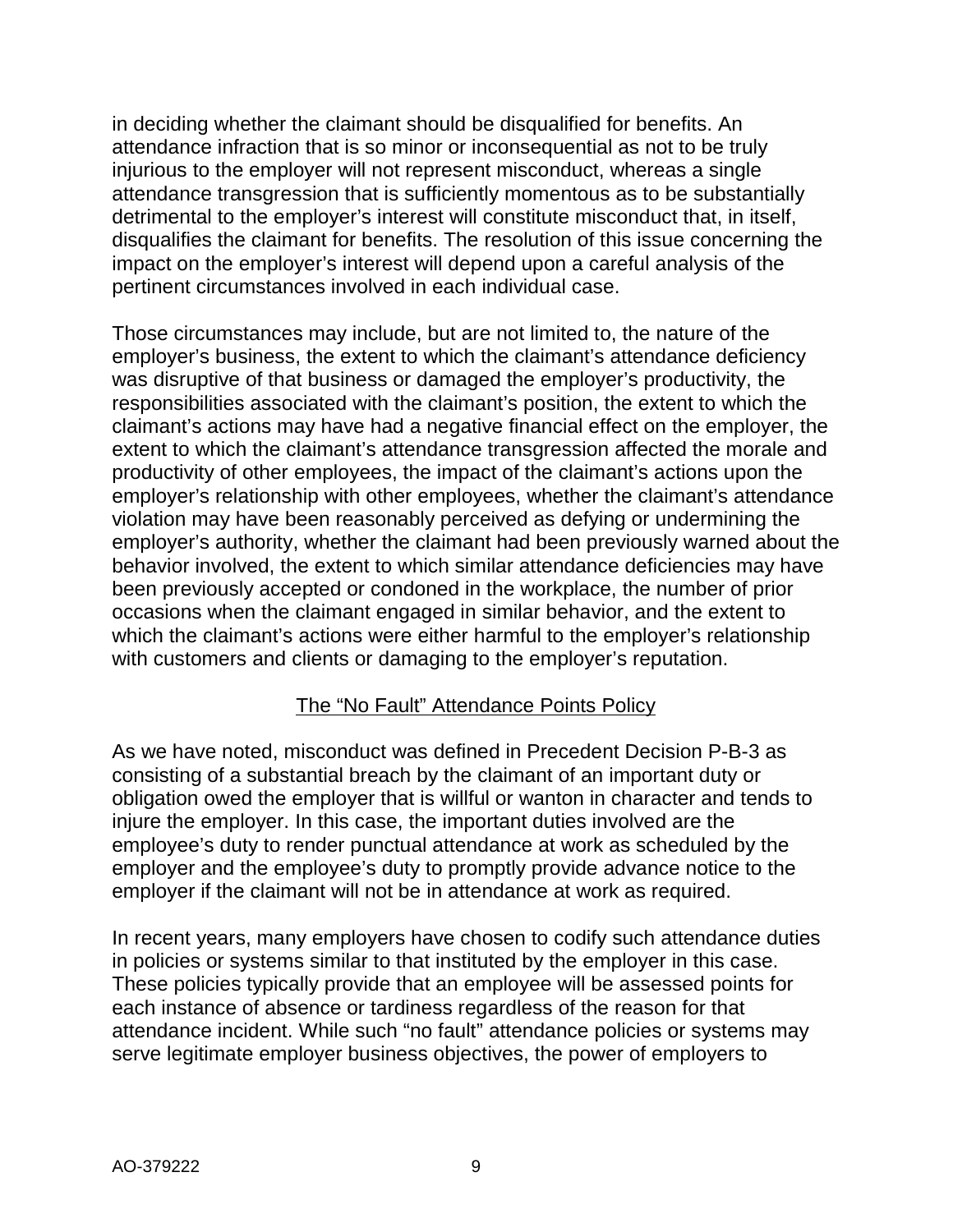enforce these policies has been limited by the Labor Code.<sup>[3](#page-9-0)</sup> More importantly, such policies do not limit or control this agency's decision as to whether the facts surrounding a claimant's discharge warrant the claimant's disqualification for benefits.

The decision as to whether a claimant's attendance policy violation represents misconduct under code section 1256 must hinge upon the facts of the case rather than the points and consequences allocated to those facts by the attendance policy formulated by the employer. That decision will chiefly depend upon the claimant's fault for the violation and there is no justification for basing that decision on a "no fault" policy that largely excludes the claimant's fault as a factor to be considered. Many employers have implemented extensive attendance policies that impose penalties for a wide variety of attendance infractions, but those policies should never be permitted to deter or distract this agency from our duty to ascertain all the pertinent facts and then apply the existing unemployment insurance law to those facts. That responsibility requires us to proactively develop a comprehensive evidentiary record with regard to all the relevant facts rather than merely passively accept a point tally offered by an employer.

In a case in which a discharge is based upon an excess accumulation of attendance points under an employer's "no fault" attendance policy, pursuant to the principles set forth in Precedent Decision P-B-192 we must first examine the final attendance incident that proximately caused the employer's decision to discharge the claimant. It is the employer's burden to prove that the final attendance incident represented a breach by the claimant of an important duty owed to the employer and that such incident injured or tended to injure the employer. If the employer fails to satisfy its burden of proof on each of these necessary elements, the claimant will have been discharged for a reason other than misconduct. If the employer satisfies its burden of proof on these elements, it is then the claimant's burden to prove that good cause existed for that final

<span id="page-9-0"></span> $\overline{a}$  $^3$  The following represents a general overview of various Labor Code provisions that relate to an employee taking time off from work for the purpose of attending to important personal matters: Labor Code section 230 prohibits employers from discharging, discriminating against, or retaliating against an employee for taking time off from work to serve on a jury or seek relief from domestic violence, sexual assault, or stalking; Labor Code section 230.2 prohibits employers from discharging or discriminating against an employee for taking time off from work in order to attend judicial proceedings related to that employee or an immediate family member of that employee being a victim of a crime; Labor Code section 230.8 prohibits employers with 25 or more employees at the same location from discharging or discriminating against an employee for taking limited time off from work to participate in activities at the school or child care provider of the employee's child; Labor Code sections 233 and 246.5 prohibit employers from discharging, demoting, suspending or in any manner discriminating against an employee for using accrued sick days for the diagnosis, care, or treatment of an existing health condition of, or preventive care for, the employee or the employee's family member.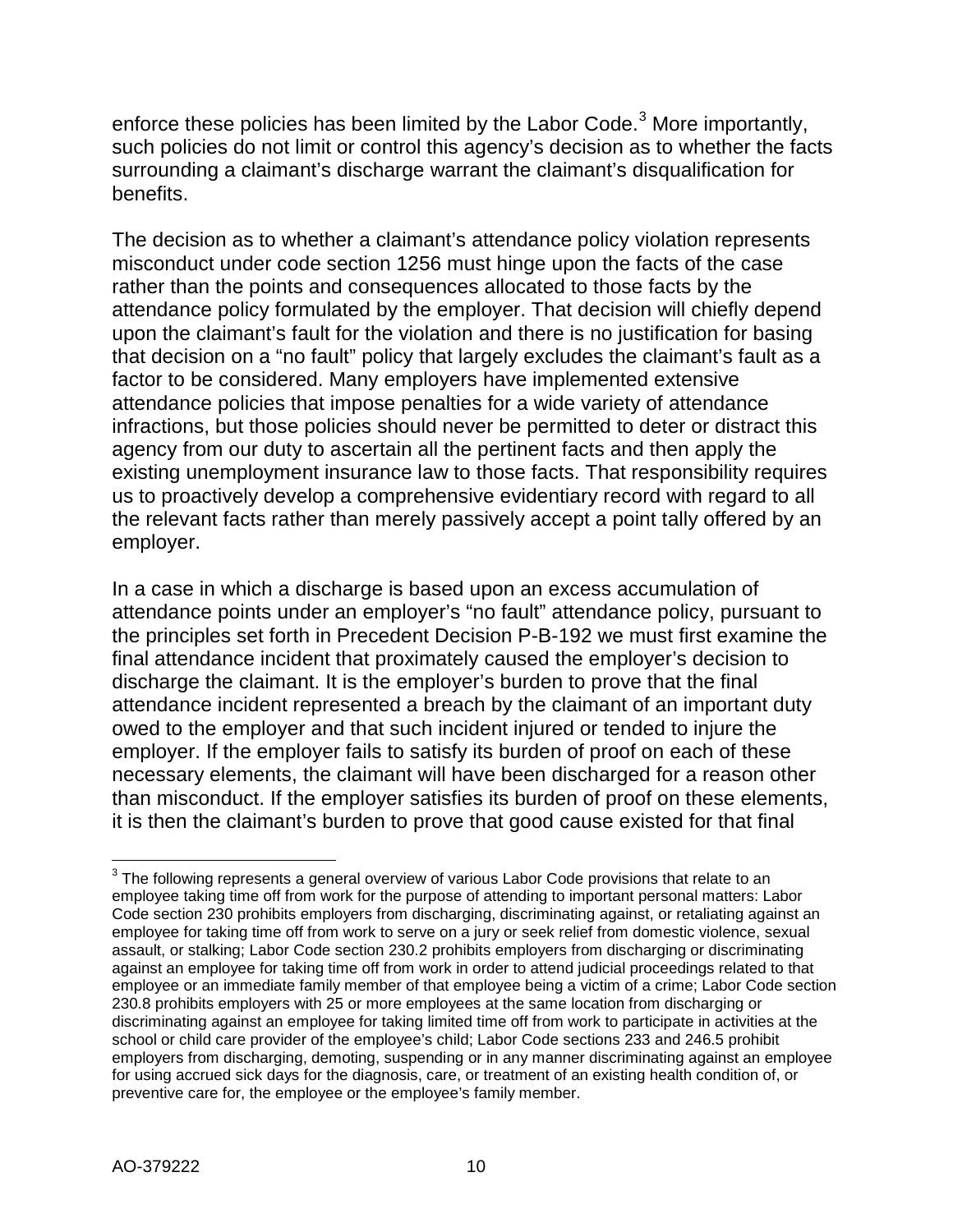attendance deficiency and that the claimant was thus without fault for that incident. If the claimant shows good cause for that final attendance incident, then the claimant will have been discharged for a reason other than misconduct and the claimant will not be disqualified for benefits under code section 1256.

If the claimant was at fault for that final attendance breach of duty and that attendance deficiency tended to injure the employer, pursuant to the principles set forth in *Paratransit, supra*, 59 Cal. 4<sup>th</sup> 551 that single breach of duty will disqualify the claimant for benefits if (1) that final attendance deficiency was so consequential as to be substantially detrimental to the employer's interest or (2) the claimant had received at least one prior, justified reprimand or warning concerning a similar attendance deficiency. A warning for a prior attendance deficiency would not be justified if good cause was established for that deficiency. Given the nature of attendance policy infractions and the holding in Precedent Decision P-B-143, we have concluded that, in cases concerning discharges for attendance policy violations, the prior reprimand or warning referenced in *Paratransit (Ibid.)* must concern an attendance deficiency similar to the attendance deficiency that prompted the discharge.

## Insufficiency of the Record

The record developed in this matter is inadequate to support a proper decision on the issue of whether the claimant was discharged for reasons that constitute misconduct within the meaning of code section 1256. The record is insufficient to ascertain all the relevant facts concerning the June 23, 2015 incident that prompted the claimant's discharge.

California Code of Regulations, title 22, section 5062(m), provides, in pertinent part, that the taking of evidence in a hearing shall be controlled by the administrative law judge in a manner best suited to ascertain the facts and safeguard the rights of the parties.

A fundamental requisite of due process of law is the opportunity to be heard. At a minimum, this requires that a party have timely and adequate notice of the proposed action and the issues to be discussed at the hearing, as well as an effective opportunity to present one's own evidence, confront or cross-examine adverse witnesses and make final arguments. (*Goldberg v. Kelly* (1970) 397 U.S. 254.) "The opportunity to be heard must be tailored to the capacities and circumstances of those who are to be heard." (*Ibid.* at p.268.)

In order to provide due process in "no fault" attendance policy cases, it is the responsibility of the administrative law judges of this agency to first ascertain all of the relevant facts concerning the final incident that proximately caused the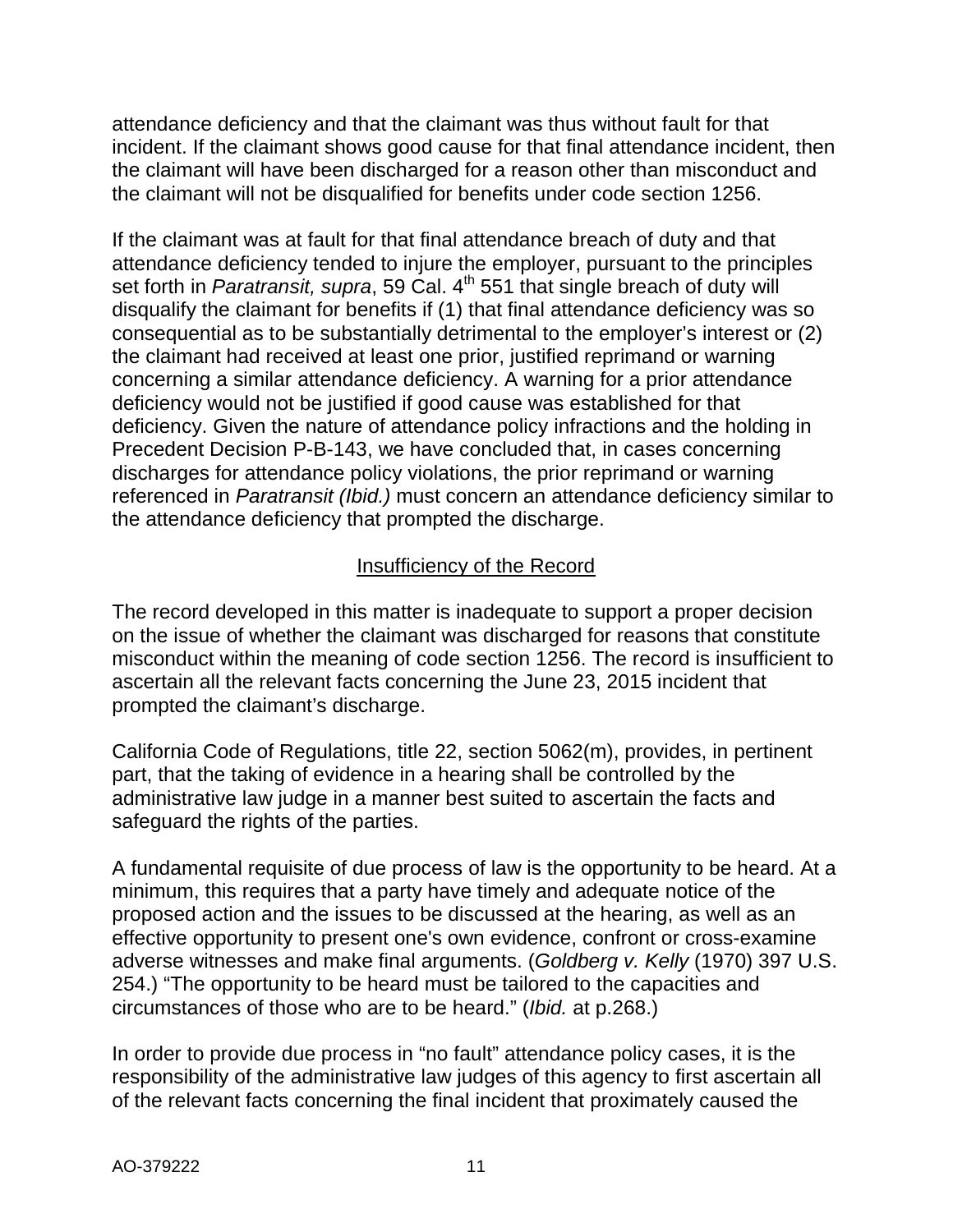claimant's discharge. Inasmuch as the claimant's admitted June 23, 2015 tardiness and admitted failure to provide advance notice to the employer proximately caused her discharge, it was the responsibility of the administrative law judge hearing the appeal to develop a comprehensive evidentiary record as to the reasons for that tardiness, the reasons for the claimant's failure to provide the employer with the required advance notice of that tardiness, and the impact of that incident on the employer. Unfortunately, an adequate record concerning these matters was not developed at the hearing. In this regard, it is noteworthy that information in the documentary record of the case that was compiled before the hearing and admitted into evidence during the hearing indicated that the June 23, 2015 incident of tardiness might have been attributable to the claimant becoming homeless.

The existing record is inadequate to support a decision as to whether the claimant had good cause for both her failure to arrive at work on time on June 23, 2015 and her failure to promptly provide advance notice to the employer that she would be late on that day. Given the proximity in time of those failures, they will be treated as a single incident notwithstanding the fact that they involve separate duties. The record is also less than adequate concerning the effect on the employer of those failures by the claimant. A further hearing is therefore necessary on this case. At such hearing, it will be the claimant's burden to establish good cause for both that tardiness and lack of notice, whereas it will be the employer's burden to establish both that those actions by the claimant tended to injure the employer and the extent of any such harm to the employer's interest.

If the claimant is successful in establishing good cause for both that tardiness and the failure to promptly provide advance notice of that tardiness to the employer, then the claimant would be without fault for those shortcomings and the claimant must be held to have been discharged for reasons other than misconduct. If the effect of those infractions on the employer was so inconsequential as not to be truly injurious to the employer, then the claimant must also be held to have been discharged for reasons other than misconduct regardless of whether the claimant was at fault for those lapses.

If the claimant is unable to establish good cause for both her June 23, 2015 tardiness as well as her failure to promptly provide the employer with advance notice of that tardiness and it is also established that those actions tended to injure the employer, then such transgression would represent a single incident of the claimant breaching an important duty that she owed the employer. Pursuant to the analysis required by *Paratransit, supra,* 59 Cal. 4<sup>th</sup> 551, that single incident would not constitute misconduct under code section 1256 unless it was either (1) substantially detrimental to the employer's interest or (2) preceded by at least one justified reprimand or warning concerning a similar attendance deficiency.